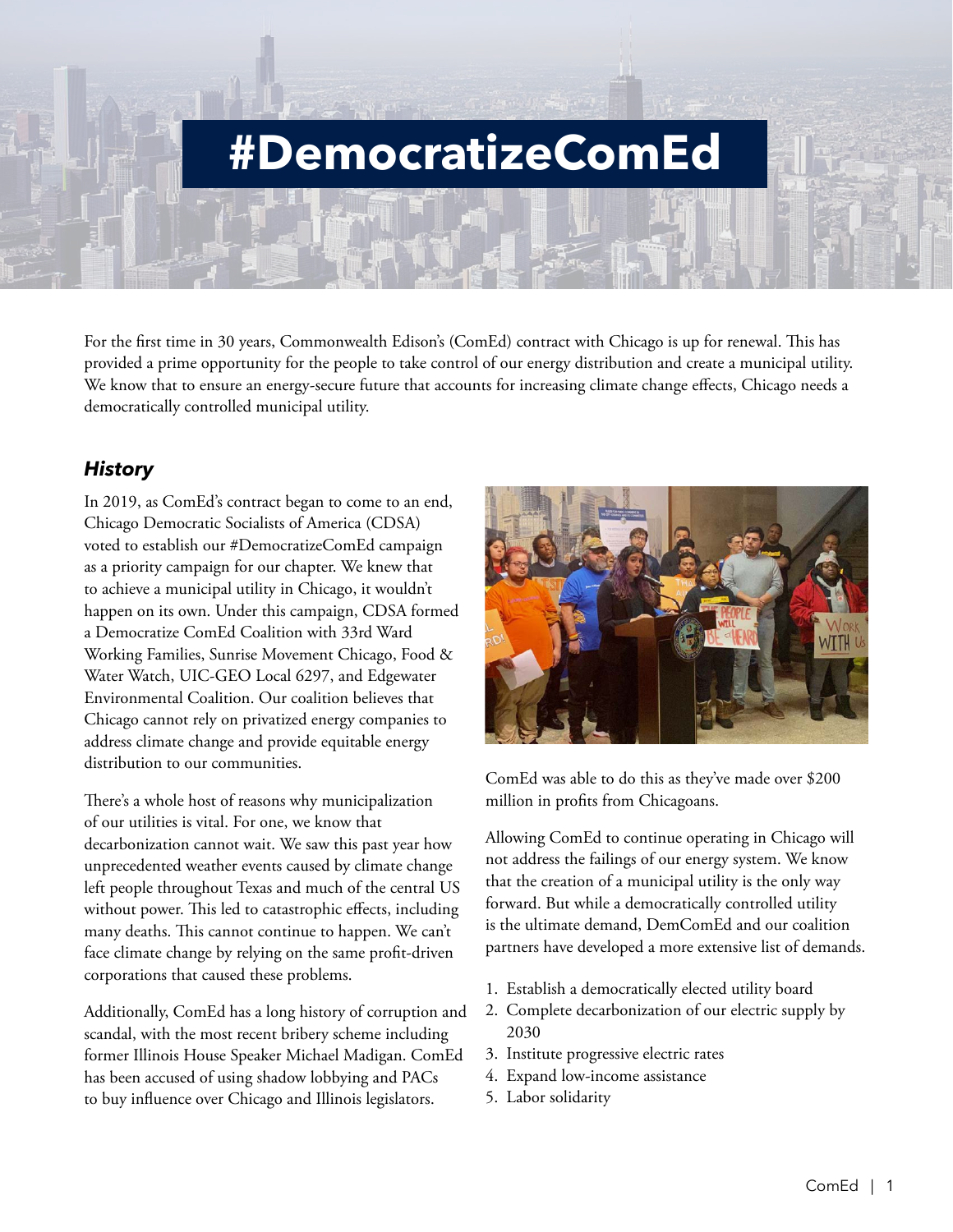

### **Democratically elected utility board**

We deserve more transparency and accountability concerning our utilities. A democratically elected utility board will ensure that they answer to the people. Chicagoans will also be able to decide where our money goes. We can vote to redirect profits back into our communities.

#### **Decarbonization by 2030**

ComEd has been provided ample time to begin decarbonization under previous energy legislation, such as the Future Energy Jobs Act. However, ComEd used this bill as a way to double-dip and extract profits from the public. We know that the time to act towards climate change mitigation is now. We're demanding that Chicago completely decarbonize its energy supply by 2030 by investments in renewable energy, energy storage, and energy efficiency efforts.

# **Progressive rates structure**

A recent study by Citizens' Utility Board found that low-income households in the South and West sides end up subsidizing wealthier households across Chicago. These wealthier households use more electricity during peak times, driving electricity costs up for everyone. This has created an unfair cost burden placed on our most vulnerable communities. We are demanding progressive rate structures that will be tied to electricity usage, thereby creating a more equitable energy bill for all.



#### **Expanded low-income assistance**

Building on our previous demand, DemComEd wants an expanded low-income assistance program. After rent, utilities are often the second-largest household expense, especially for many residents throughout Chicago. We believe that no one should have to choose between paying for groceries or their energy bill. Expanded assistance for low-income households will lift an unfair financial burden.



### **Labor solidarity**

In the transition from ComEd to a democratized utility, we want to ensure that our workers are taken care of. To that end, we demand that workers are rehired into parallel positions within the new utility. Additionally, we want to honor the existing union contract with IBEW and extend union protections to any new workers.